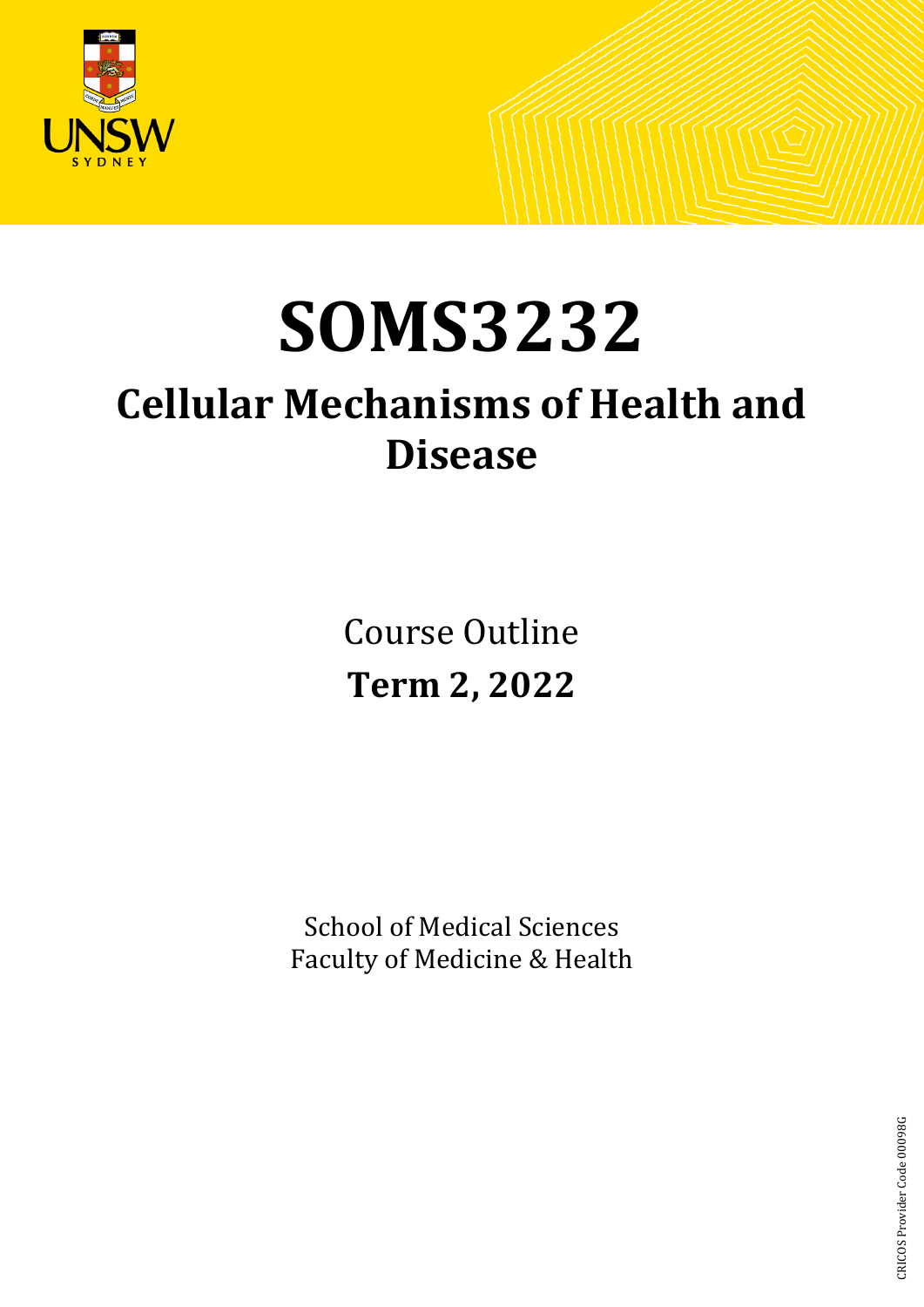## **Table of Contents**

| 1. Staff                                                          | 3  |
|-------------------------------------------------------------------|----|
| 2. Course information                                             | 3  |
| 2.1 Course summary                                                | 3  |
| 2.2 Course aims                                                   | 4  |
| 2.3 Course learning outcomes (CLO)                                | 4  |
| 2.4 Relationship between course learning outcomes and assessments | 4  |
| 3. Strategies and approaches to learning                          | 5  |
| 3.1 Learning and teaching activities                              | 5  |
| 3.2 Expectations of students                                      | 6  |
| 4. Course schedule and structure                                  | 7  |
| 5. Assessment                                                     | 8  |
| 5.1 Assessment tasks                                              | 8  |
| 5.2 Assessment criteria and standards                             | 10 |
| 5.3 Submission of assessment tasks                                | 10 |
| 5.4. Feedback on assessment                                       | 11 |
| 6. Academic integrity, referencing and plagiarism                 | 11 |
| 7. Readings and resources                                         | 11 |
| 8. Administrative matters                                         | 11 |
| 9. Additional support for students                                | 11 |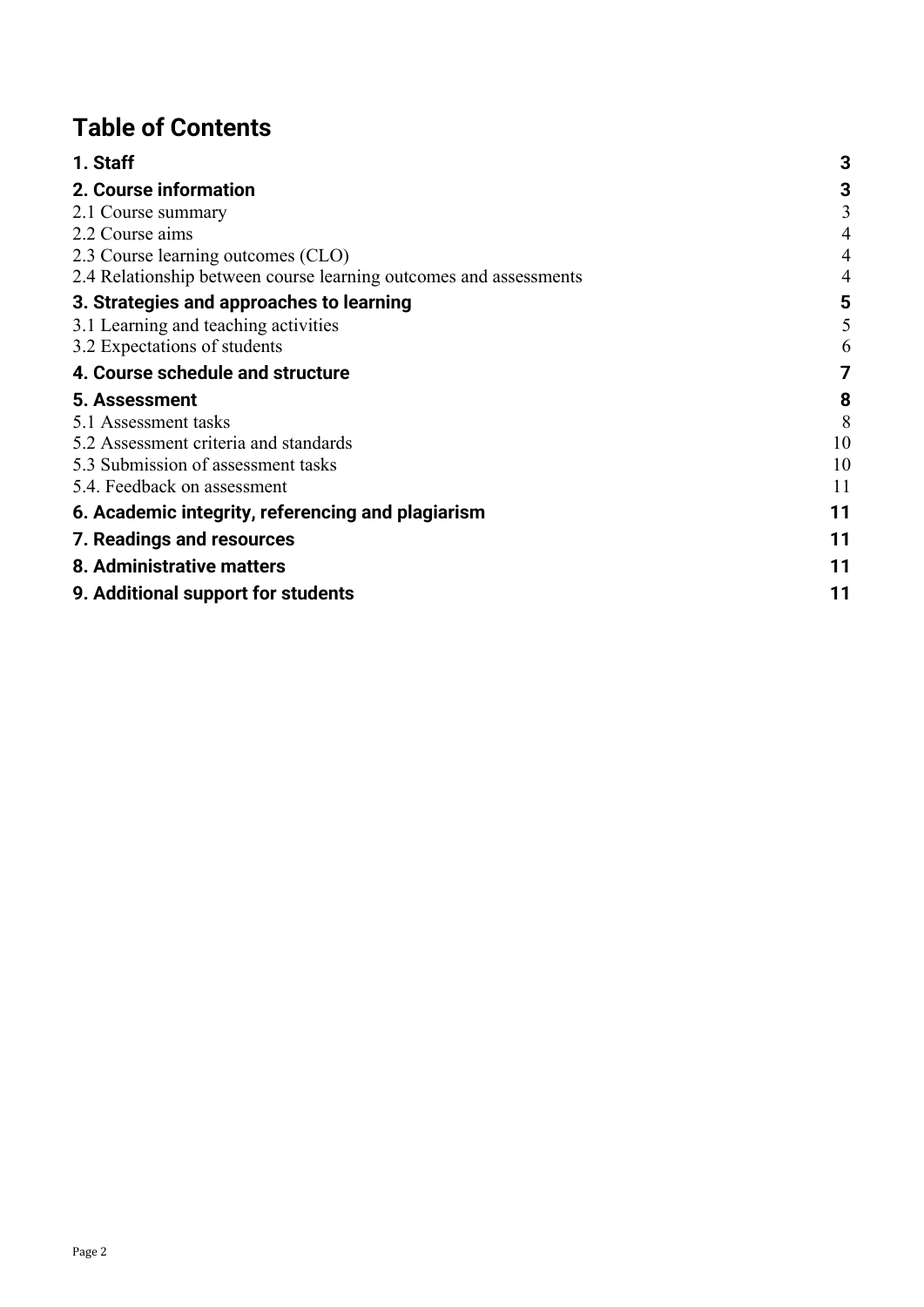## <span id="page-2-0"></span>1. **Staff**

| <b>Position</b>    | <b>Name</b>                   | <b>Email</b>                  | <b>Consultation times</b><br>and locations                                    | <b>Contact Details</b>                                |
|--------------------|-------------------------------|-------------------------------|-------------------------------------------------------------------------------|-------------------------------------------------------|
| Course<br>Convenor | Till Böcking                  | till.boecking@unsw.<br>edu.au | Tuesdays 9-10 or by<br>appointment; Teams<br>or in person (by<br>appointment) | see email,<br>Lowy Building Level 3,<br>Ph: 9065 5603 |
| Course<br>Convenor | Edna Hardeman                 | e.hardeman@unsw.<br>edu.au    | by appointment                                                                | see email                                             |
| Lecturer           | Vaishnavi<br>Ananthanarayanan | vaish@unsw.edu.au             | by appointment                                                                | see email                                             |
| Lecturer           | Maté Biro                     | m.biro@unsw.edu.a<br><u>ប</u> | by appointment                                                                | see email                                             |
| Lecturer           | Yann Gambin                   | y.gambin@unsw.ed<br>u.au      | by appointment                                                                | see email                                             |
| Lecturer           | Jesse Goyette                 | i.govette@unsw.edu<br>.au     | by appointment                                                                | see email                                             |
| Lecturer           | Peter Gunning                 | p.gunning@unsw.ed<br>u.au     | by appointment                                                                | see email                                             |
| Lecturer           | David Jacques                 | d.jacques@unsw.ed<br>u.au     | by appointment                                                                | see email                                             |
| Lecturer           | John Lock                     | john.lock@unsw.ed<br>u.au     | by appointment                                                                | see email                                             |
| Lecturer           | <b>Kate Poole</b>             | k.poole@unsw.edu.<br>au       | by appointment                                                                | see email                                             |
| Lecturer           | Emma Sierecki                 | e.sierecki@unsw.ed<br>u.au    | by appointment                                                                | see email                                             |

## <span id="page-2-1"></span>**2. Course information**

#### Units of credit: 6

Pre-requisite(s): ANAT3231 or BIOC2101 or BIOC2181 or BABS2202 or (ANAT2241 and PHSL2101)

Teaching times and locations: [Class Details SOMS3232 \(unsw.edu.au\)](http://timetable.unsw.edu.au/2022/SOMS3232.html)

- Journal Club (Seminar): Tue, 10:00-12:00, Wallace Wurth LG02, Weeks 1-5,7-10
- Research lecture: Wed, 16:00-18:00, Wallace Wurth LG02, Weeks 1-5,7-10
- Lab component (lab embedment): to be negotiated

#### <span id="page-2-2"></span>**2.1 Course summary**

This course in molecular medicine bridges the gap between the fundamental sciences of cell biology/biochemistry/immunology and their therapeutic applications. It conveys the dynamic process of scientific discovery in areas of research strengths in biomedicine at UNSW by a focus on novel techniques bringing about paradigm shifts in our understanding of cell function and our ability to diagnose and treat diseases. Students will engage closely with researchers and will develop a range of skills to prepare them for research-oriented careers in academia and industry.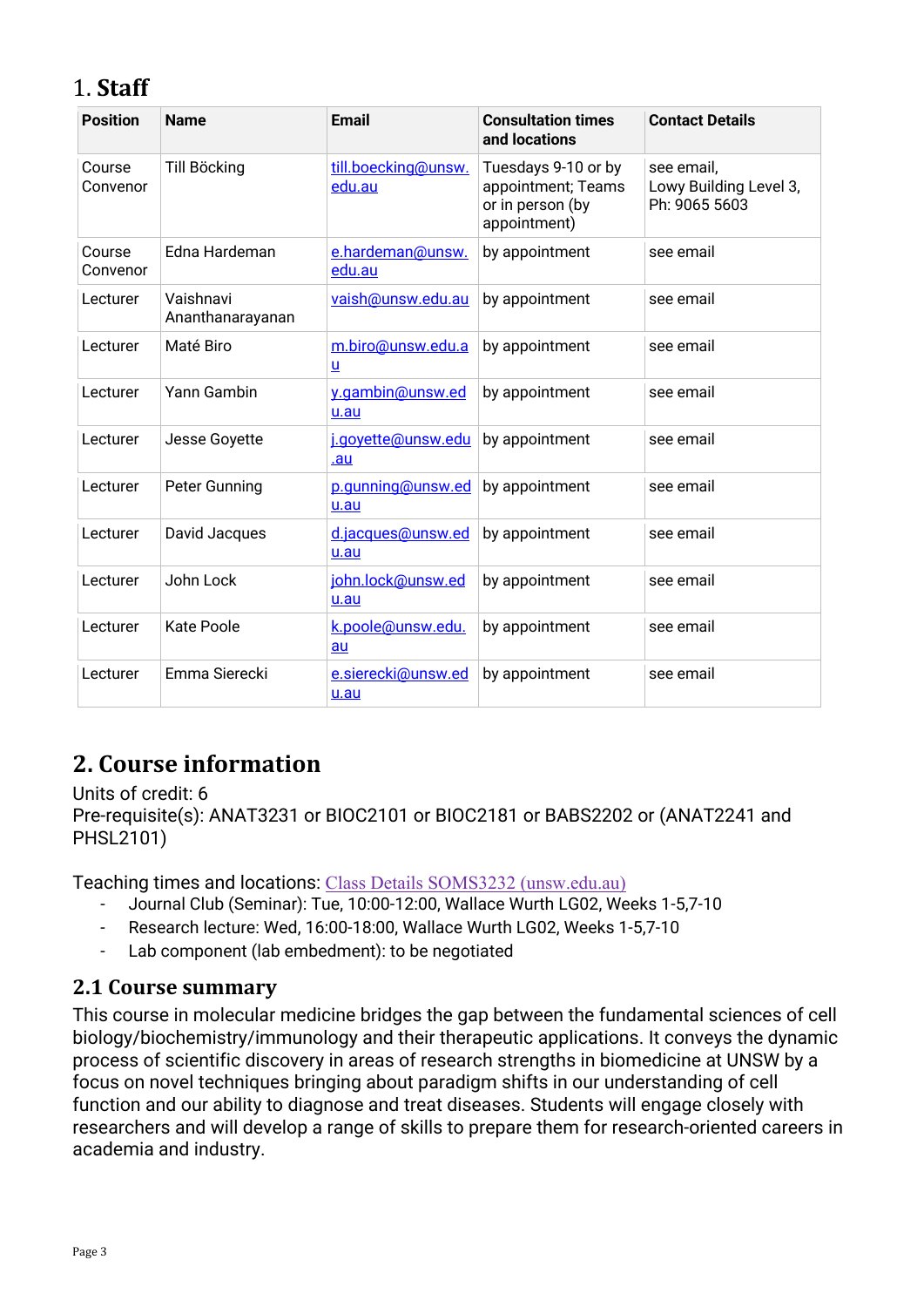#### <span id="page-3-0"></span>**2.2 Course aims**

The primary aim of the course is to teach students some of the molecular and cellular processes that drive normal cell function and how subtle changes can lead to a range of common diseases. These concepts will be presented in the context of cutting-edge research to highlight how research outcomes can inform development of technologies, drugs, and clinical practice ("bench to bedside").

Secondly, the aim is to convey the recent transformation of biomedical research to a quantitative discipline, the incorporation of approaches from the physical sciences (biophysics, chemistry, mathematics, engineering) and the invention of new methodologies that have opened new fields (e.g. transgenic animals, gene editing, imaging and microscopy). Overall, the course is designed to raise the students' curiosity about how a cell works, what the big questions are, how these can be addressed experimentally and how these discoveries relate to our understanding of human health and disease. Lecturers will be tasked to convey the excitement of cutting-edge research including its challenges and controversies. Interaction between the lecturer and the students is desired to facilitate critical thinking.

#### <span id="page-3-1"></span>**2.3 Course learning outcomes (CLO)**

At the successful completion of this course you (the student) should be able to:

- 1. Describe the molecular and cellular mechanisms that underlie a range of common diseases such as cancer, metabolic disorders and immune diseases.
- 2. Analyse the process of scientific research and the appraise the role of transforming technologies in advancing our knowledge.
- 3. Understand strategies for translation of research into technologies and treatments.
- 4. Analyse scientific literature, integrate and contrast scientific data from different sources to synthesise new models and hypotheses; participate in scientific discussions.
- 5. Use reflective practice to integrate knowledge, skills and experience of scientific research.

| Course<br>Learning<br>Outcome<br>(CLO) | <b>LO Statement</b>                                                                                                                                          | <b>Related Tasks &amp; Assessment</b>                                                                                             |
|----------------------------------------|--------------------------------------------------------------------------------------------------------------------------------------------------------------|-----------------------------------------------------------------------------------------------------------------------------------|
| CLO <sub>1</sub>                       | Describe the molecular and cellular<br>mechanisms that underlie a range of<br>common diseases such as cancer,<br>metabolic disorders and immune<br>diseases. | <b>Tasks: Research lectures</b><br>Assessment: ePortfolio                                                                         |
| CLO <sub>2</sub>                       | Analyse the process of scientific<br>research and the appraise the role of<br>transforming technologies in<br>advancing our knowledge                        | Tasks: Journal club (seminars), Lab<br>component<br><b>Assessment: Literature Oral</b><br><b>Presentation, Project Assignment</b> |
| CLO <sub>3</sub>                       | Understand strategies for translation of Tasks: Lab component<br>research into technologies and<br>treatments                                                | <b>Assessment: Project Assignment</b>                                                                                             |

#### <span id="page-3-2"></span>2.4 Relationship between course learning outcomes and assessments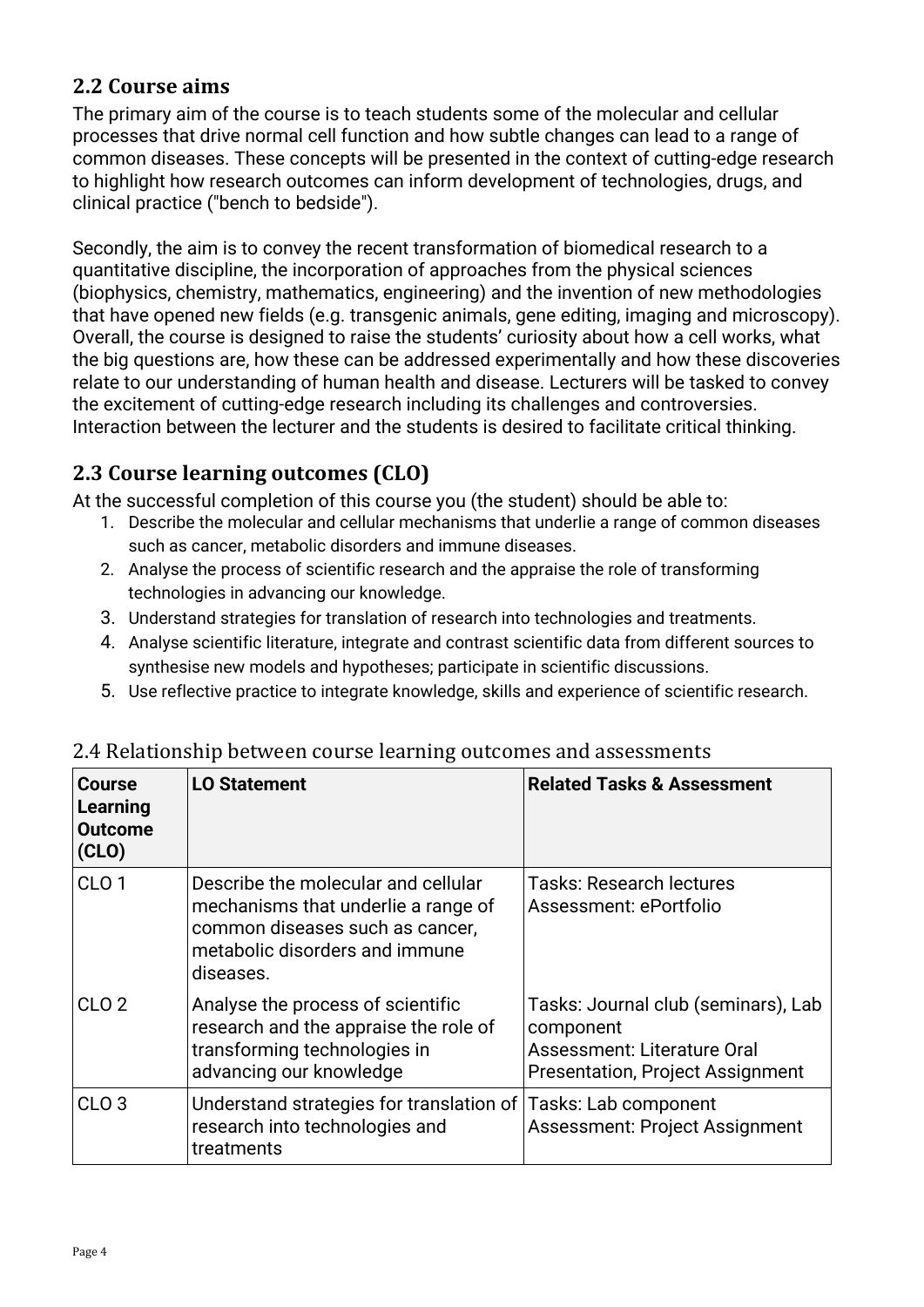| CLO <sub>4</sub> | Analyse scientific literature, integrate<br>and contrast scientific data from<br>different sources to synthesise new<br>models and hypotheses; participate in<br>scientific discussions. | Tasks: Research lectures, Journal<br>club (seminars)<br>Assessment: ePortfolio, Literature<br><b>Oral Presentation</b> |
|------------------|------------------------------------------------------------------------------------------------------------------------------------------------------------------------------------------|------------------------------------------------------------------------------------------------------------------------|
| CLO <sub>5</sub> | Use reflective practice to integrate<br>knowledge, skills and experience of<br>scientific research.                                                                                      | <b>Tasks: Research lectures</b><br>Assessment: ePortfolio                                                              |

## <span id="page-4-0"></span>**3. Strategies and approaches to learning**

#### <span id="page-4-1"></span>**3.1 Learning and teaching activities**

**Overview:** Research lectures will provide you with the concepts and theory essential for an understanding of the cellular and molecular basis of human health. Seminars and a lab component assist in the development of research and analytical and problem-solving skills. These sessions allow students to engage in a more interactive form of learning than is possible in the research seminars. The skills you will learn in lab classes are relevant to your development as professional scientists.

Research lectures, seminars and lab components will be delivered face-to-face, with an option for online participation for students who are overseas.

**Research lectures (9 x 2 h)**: Lecture topics will be grouped into themes and lectures within themes will be organised to provide a logical progression of key concepts. An overview over the course and how different themes relate to each other will be provided by the course convenor in the first lecture.

**Lectures** will be held primarily by experts with an active research program in the topic area. Each expert presents a set of two lectures. The first lecture is a general introduction to the topic including fundamental concepts as well as posing the current open question(s) and introducing competing theories. The second lecture focuses on new methodologies that allow researchers to address these questions and will highlight recent advances in the field. This can include examples from the recent literature including the lecturer's own research.

**A blended learning component will be incorporated as follows:** Students will be required to review online material and post blog entries on this material prior to attending the 2 h lecture block for each research topic. This is followed by a post-lecture reflection/discussion of blog entries. Both components form part of the ePortfolio.

**Seminars with student presentations/class discussion ("Journal club") (9 x 2 h)**: Each 2 h lecture block is accompanied by a separate 2 h student seminar (facilitated by the lecturer/course convenor). Each week different student groups will prepare a 20-min presentation on a research paper assigned by the lecturer. Each presentation will be followed by questions and serve as a starting point for class discussion. Students will be actively engaged in the learning process by participating in discussions and providing feedback to peers for their oral presentations.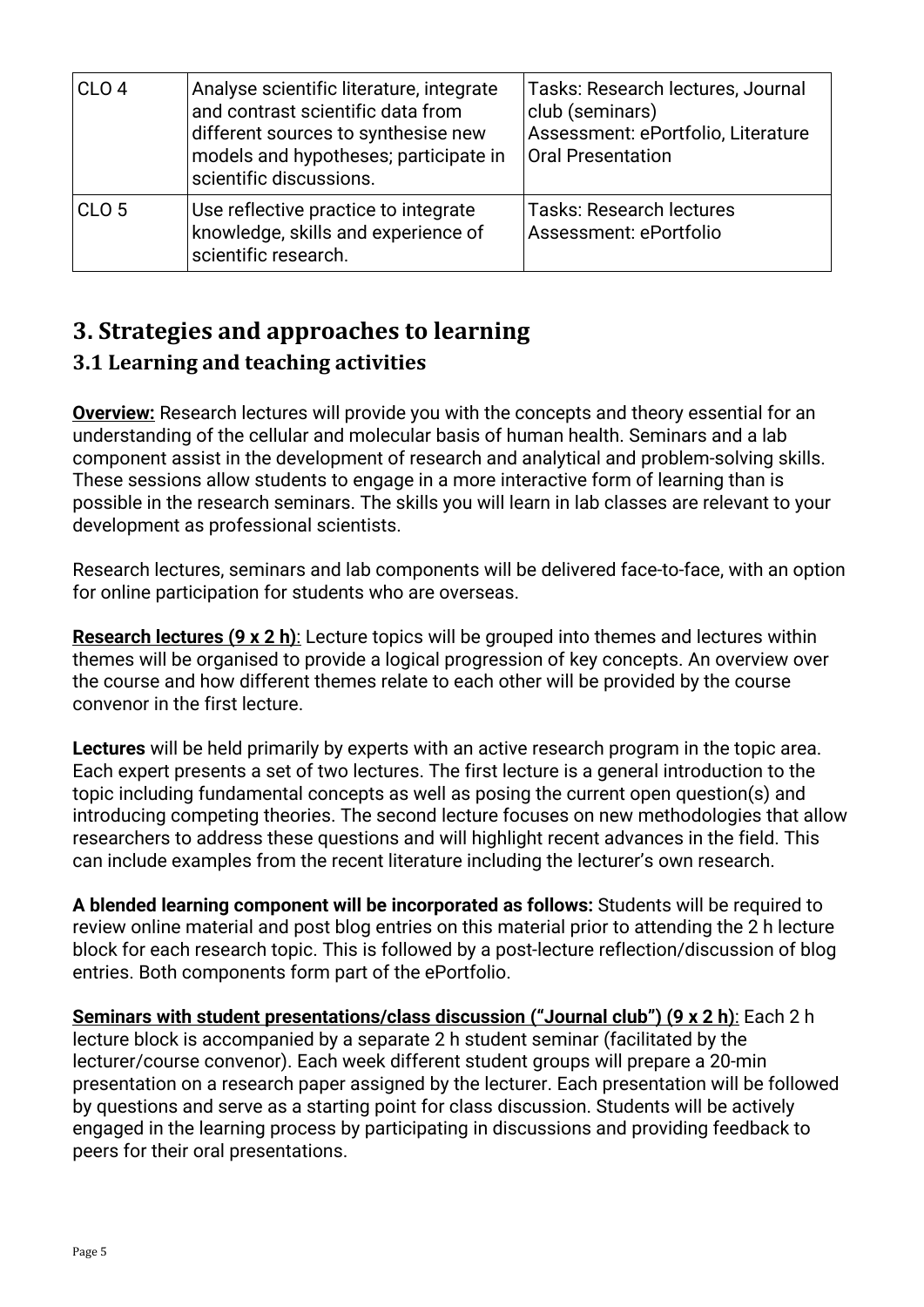**(3) Lab component: Laboratory embedment/small group project:** Student groups will be teamed up with lecturers to visit their research labs and learn about the research area and experimental approaches used in the lab. This activity will be facilitated by a lab member (postgraduate student or postdoc) to allow students participating in the course to learn from peers. The lab head will assign a project in which the students are tasked to design an experiment to address a research question.

#### <span id="page-5-0"></span>**3.2 Expectations of students**

Students are reminded that UNSW recommends that a 6 units-of-credit course should involve about 150 hours of study and learning activities. The formal learning activities total approximately 50 hours throughout the term and students are expected (and strongly recommended) to do 100 hours of additional study.

#### **Research lectures**

Students are expected to attend research lectures (2 h per week) for their full duration. Students are encouraged to engage with the lecturer by engaging in discussion in response to questions/scenarios posed by the lecturer and can ask questions during and after the lectures to clarify content from the lecture and/or the pre-lecture reading materials.

Students are expected to prepare for the lecture as follows: (1) Engage with the material posted for each lecture on Moodle and (2) submit a blog post as part of their ePortfolio answering the pre-lecture questions (see Section 5.1). After the lecture, students are expected to participate in reflection and discussion by commenting on their own and each other's blog posts (see Section 5.1).

#### **Journal club (seminar)**

Students are expected to attend all journal club sessions (2h per week) for their full duration. Students are expected to participate in Q&A and discussion and provide feedback on the presentations of peers.

Students are expected to prepare and present a journal club presentation in their assigned group (see Section 5.1).

#### **Lab component (lab embedment)**

Groups of students will be assigned to the laboratories of lecturers, where they will be teamed up with a lab member. Students are expected to attend two lab sessions (date and time by negotiation within the group and the lab member). The group will then work on a project assignment related to the laboratory placement (see Section 5.1).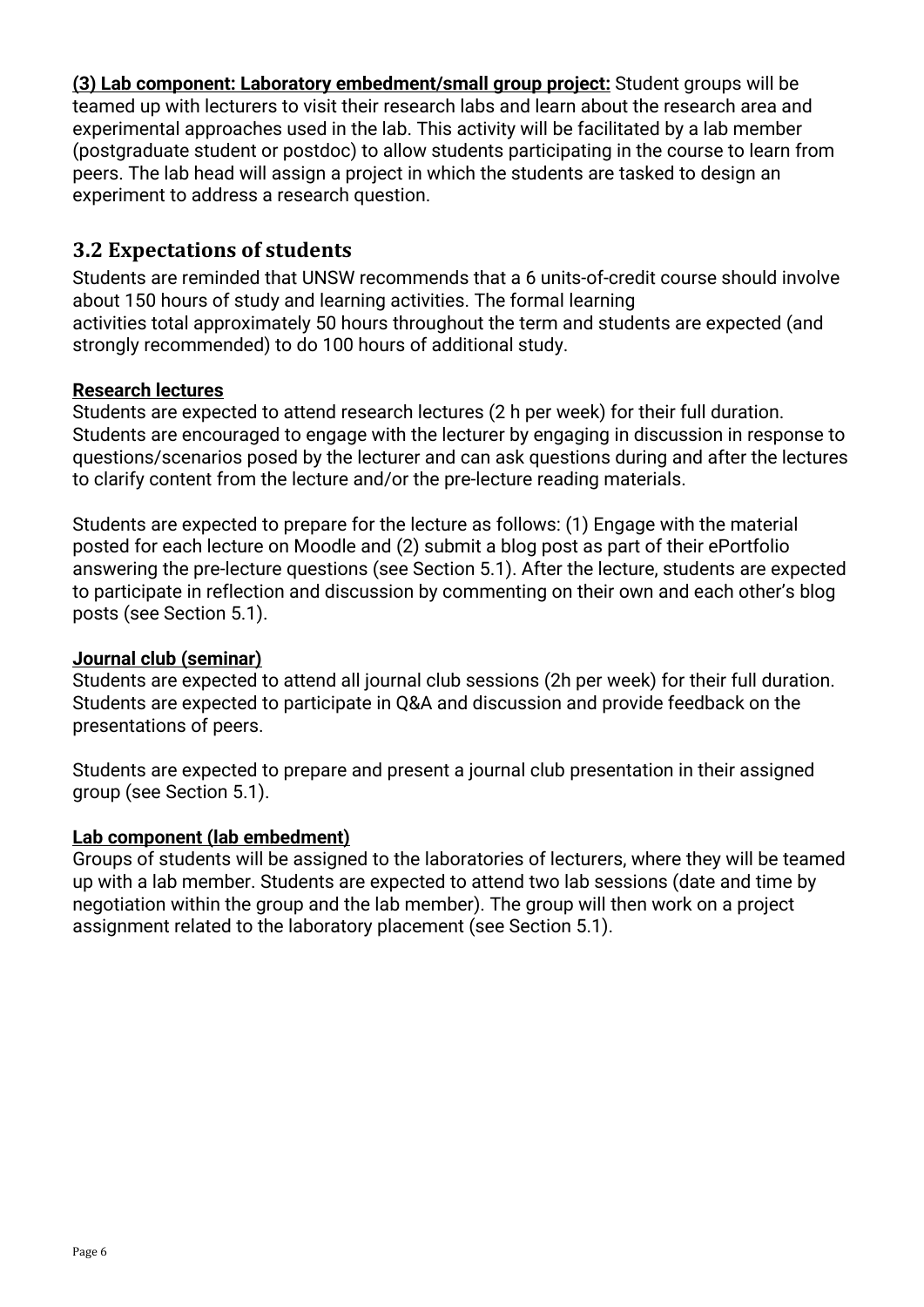## <span id="page-6-0"></span>**4. Course schedule and structure**

This course consists of 50 hours of class contact hours. You are expected to take an additional 100 hours of non-class contact hours to complete readings and assessments.

| Week           | <b>Research lecture</b><br>(Tue, 10:00-12:00,<br><b>Wallace Wurth LG02)</b> | <b>Journal Club</b><br>(Wed, 16:00-18:00,<br><b>Wallace Wurth LG02)</b> |
|----------------|-----------------------------------------------------------------------------|-------------------------------------------------------------------------|
| 1              | <b>Course overview</b><br>(Böcking)                                         | Infection & Immunity I<br>(Böcking)                                     |
| $\overline{2}$ | Infection & Immunity II<br>(Böcking/Jacques)                                | <b>Infection &amp; Immunity II</b><br>(Böcking/Jacques)                 |
| 3              | Infection & Immunity III<br>(Goyette)                                       | Infection & Immunity III<br>(Goyette)                                   |
| 4              | <b>Cell- &amp; Mechanobiology I</b><br>(Biro)                               | Cell- & Mechanobiology I<br>(Biro)                                      |
| 5              | Cell- & Mechanobiology II<br>(Ananthanarayanan)                             | <b>Cell- &amp; Mechanobiology II</b><br>(Ananthanarayanan)              |
| 6              |                                                                             |                                                                         |
| 7              | <b>Cell- &amp; Mechanobiology III</b><br>(Poole)                            | <b>Cell- &amp; Mechanobiology III</b><br>(Poole)                        |
| 8              | <b>Cancer I</b><br>(Lock)                                                   | <b>Cancer I</b><br>(Lock)                                               |
| 9              | <b>Cancer III</b><br>(Hardeman/Gunning)                                     | <b>Cancer III</b><br>(Hardeman/Gunning)                                 |
| 10             | Neurodegeneration<br>(Sierecki/Gambin)                                      | Neurodegeneration<br>(Sierecki/Gambin)                                  |

There is no exam for this course.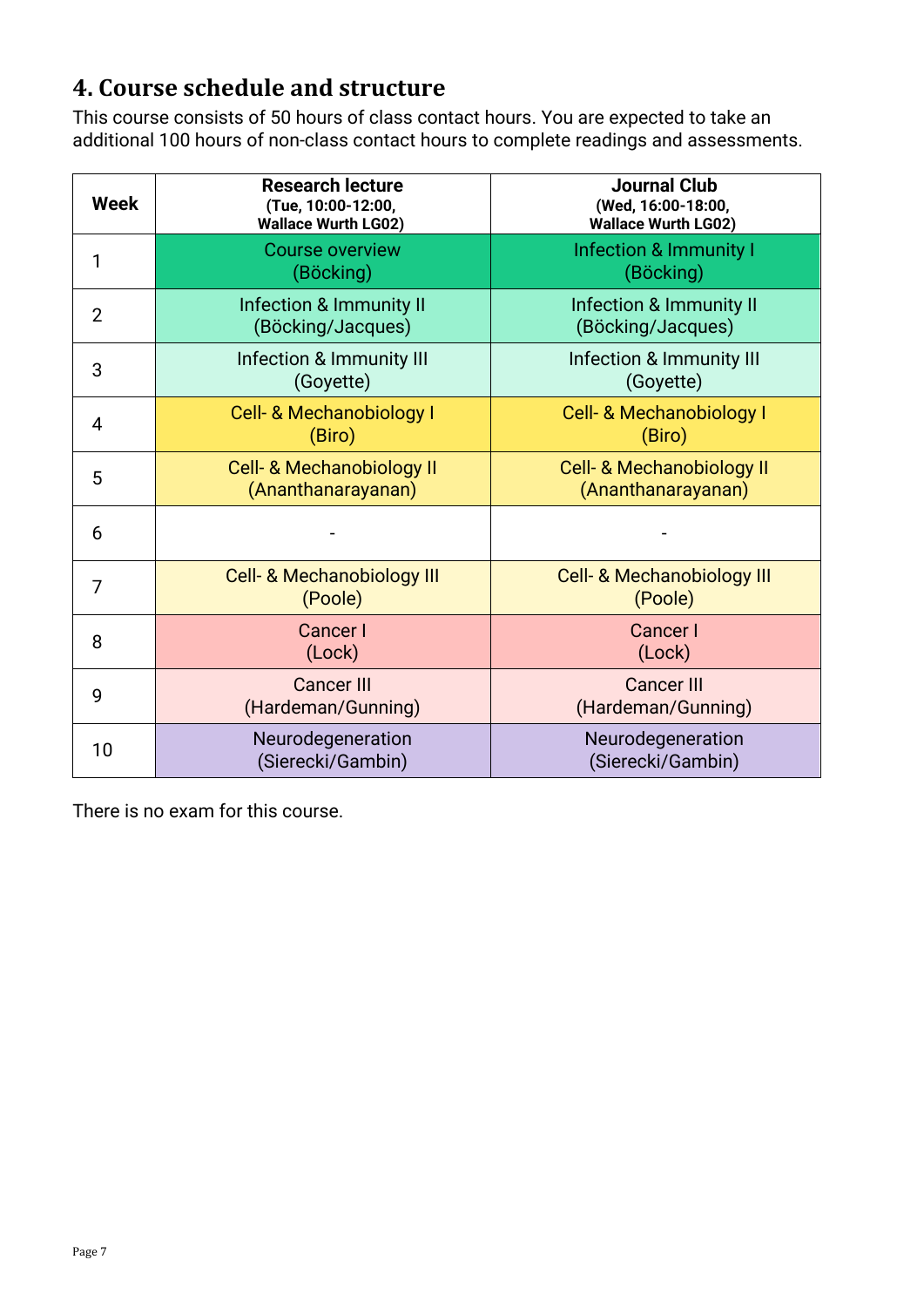#### <span id="page-7-0"></span>**5. Assessment**

#### <span id="page-7-1"></span>**5.1 Assessment tasks**

|                              | ePortfolio/reflective journal                   | 50% |
|------------------------------|-------------------------------------------------|-----|
|                              | <b>Literature Oral Presentations</b>            | 20% |
|                              | Literature Oral Presentations                   | 15% |
|                              | Literature Oral Presentations - Peer Assessment | 5%  |
| <b>Literature Discussion</b> |                                                 | 10% |
|                              | <b>Project Assignment- Lab component</b>        | 20% |
| $\circ$                      | <b>Project Assignment</b>                       | 15% |
| $\circ$                      | Project Assignment - Peer Assessment            | 5%  |

#### **ePortfolio/reflective journal [50 marks]**

Students will be required to keep an ePortfolio on Moodle. Entries will be guided by the material and a set of questions on Moodle. The weekly entry consists of two components:

(1) Pre-lecture blog post (limit of 750 words plus references): Students individually answer the questions on the online material posted by the lecturer *before* the corresponding research lecture. At this stage each student can only see their own entry.

(2) Post-lecture comments: Students can now read everybody's posts and are expected to reflect on the topic after the research seminar. Students are expected to post comments on their own and each other's pre-lecture blog entries.

Marking: 10 marks (Individual) per weekly entry broken down into the two components (7 marks for the pre-lecture blog post + 3 marks for post-lecture comments). The top five weekly marks are counted towards the total mark (out of 50 marks) for this assessment task.

#### **Literature Oral Presentation [20 marks]** and **Literature Discussion [10 marks]**

Groups of students will present a *Literature Oral Presentation* consisting of a summary and analysis of research articles. Student groups will be assigned a journal article by the guest lecturer/course convenor. The presentation should highlight the main research question, key result(s) and conclusions as well as implications for research translation. The presentation will be held using slides (power point or similar format) for the entire class during the seminar component of the course.

Marking consists of two components:

- Literature Oral Presentation: 15 marks (Group)
- Literature Oral Presentation Peer Assessment: 5 marks (Individual)

The presentation is followed by a *Literature Discussion* about the topic of the presentation with participation from the entire class. Students in the audience ask questions, which are answered by the presenting group. Students in the audience record their contributions to the discussion in a personal journal, which will be submitted for assessment.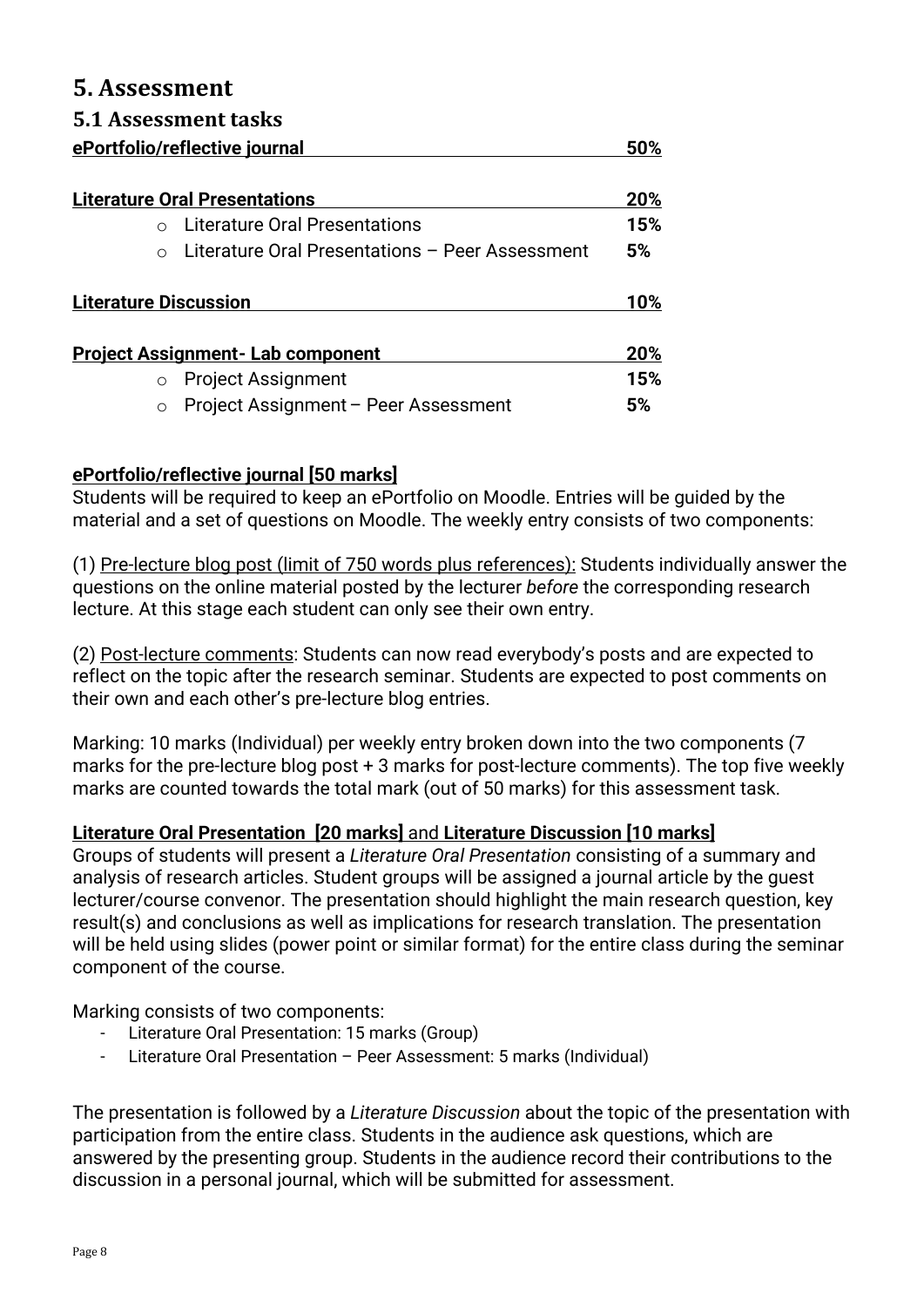The presentation and subsequent class discussion will be moderated by the lecturer. Feedback will be provided by academics and peers.

Marking: 10 marks (Individual)

#### **Project Assignment [20 marks]**

Groups of students will be teamed up with a postgraduate student or postdoctoral researcher in the laboratories of lecturers. The group will be given a research question and will be tasked to design an experimental plan that can address this question. This is to be worked out in the team, whereby the students can discuss their ideas with the postgraduate student they are teamed up with. The group will then prepare a *Project Assignment* comprising of a poster of their proposed experiments. The posters should cover the following aspects: (1) Brief introduction/background to the research problem. (2) Experimental design, including choice of techniques. (3) Example data and discussion of how data should be analysed and interpreted. Detailed instruction will be provided during the course and example posters provided.

Marking consists of two components:

- Project Assignment (Group): 15 marks
- Project Assignment Peer Assessment (Individual): 5 marks

| Task                                    | Due date                                                                       |                 |
|-----------------------------------------|--------------------------------------------------------------------------------|-----------------|
| (1) ePortfolio/reflective journal (50%) | <b>Blog post</b>                                                               | <b>Comments</b> |
| Infection & Immunity II (week 2)        | 08/06, 16:00                                                                   | 13/06, 10:00    |
| Infection & Immunity III (week 3)       | 15/06, 16:00                                                                   | 20/06, 10:00    |
| Cell- & Mechanobiology I (week 4)       | 22/06, 16:00                                                                   | 27/06, 10:00    |
| Cell- & Mechanobiology II (week 5)      | 29/06, 16:00                                                                   | 04/07, 10:00    |
| Cell- & Mechanobiology III (week 7)     | 13/07, 16:00                                                                   | 11/07, 10:00    |
| Cancer I (week 8)                       | 20/07, 16:00                                                                   | 18/07, 10:00    |
| Cancer II (week 9)                      | 27/07, 16:00                                                                   | 25/07, 10:00    |
| Neurodegeneration (week 10)             | 03/08, 16:00                                                                   | 01/08, 10:00    |
| (2) Literature Oral Presentation (20%)  | to be allocated to groups                                                      |                 |
| (3) Literature Discussion (10%)         | 05/08/2022                                                                     |                 |
| (4) Project Assignment (20%)            | Can be submitted throughout the session, latest<br>submission date: 05/08/2022 |                 |

#### **Further information**

UNSW grading system:<https://student.unsw.edu.au/grades> UNSW assessment policy:<https://student.unsw.edu.au/assessment>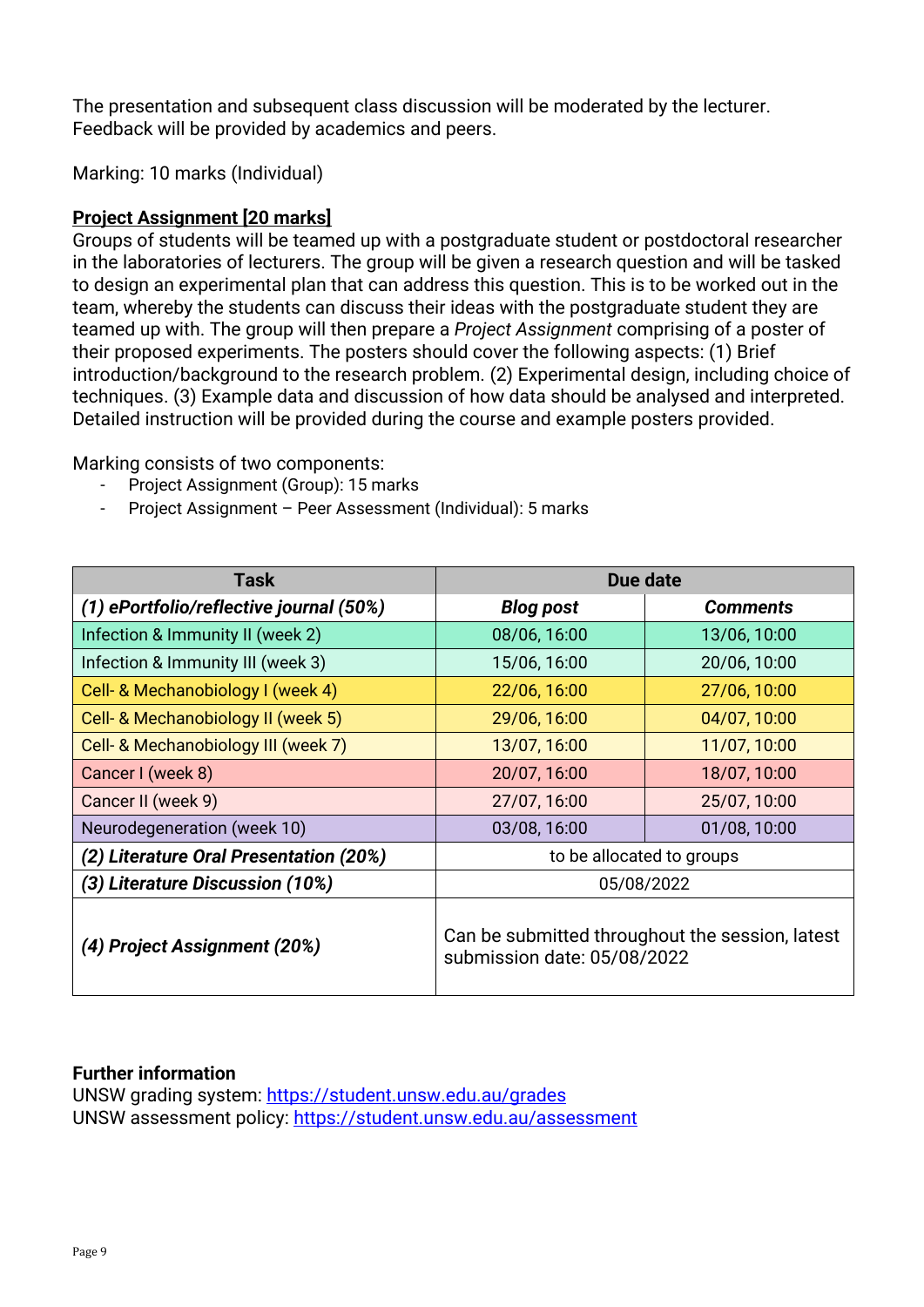#### <span id="page-9-0"></span>**5.2 Assessment criteria and standards**

#### **ePortfolio/reflective journal**

(1) Blog post: A concise answer directly addressing the questions is sufficient. The entry should correctly identify the key points or concepts and have a logical structure. Statements in the response should be referenced with a literature list provided at the end (at least three references, whereby reviews or research papers preferred over websites).

(2) Comments: At least three comments demonstrating learning, understanding of key concepts and revealing critical thinking. Comment can include a combination of - reflection on one's own blog post (what do I view differently now that I have listened to the lecture) and answers to questions posted by others

- discussion or questions focusing on specific points from blog entries of peers

#### **Literature Oral Presentations (Journal Club)**

- CLARITY AND STRUCTURE: Oral presentation was clear, well-structured and illustrated and easily understood.

- TIMING: Appropriate weight given to different aspects within the allocated time frame.

- UNDERSTANDING: Students had a good understanding of the questions, experimental approaches and conclusions presented in the paper. Students were able to answer audience questions clearly.

- STIMULATED LEARNING: Presentation was interesting and highlighted key concepts, leading to a meaningful discussion of the advances and conclusion of the paper.

- CRITICAL THINKING: Students identified strengths and weaknesses in study design and interpretation.

- CONTRIBUTION: Peer marking for each member's contribution to the assessment task.

#### **Project assignment**

- CLARITY AND STRUCTURE: Poster was clear and had a logical structure guiding the reader through the question, experimental approaches, and interpretation. Design features for effective communication (including high quality figures). Concise but sufficient level of detail focused on key aspects.

- TECHNICAL EXPERTISE AND UNDERSTANDING: Clever choice of experimental approaches suitable to address the research question, revealing and understanding of the techniques, data analysis and interpretation.

#### <span id="page-9-1"></span>**5.3 Submission of assessment tasks**

#### **Late Submission**

Late submissions will be penalized at 5% per day capped at five days (120 hours). Students will not be permitted to submit their assessments after this date.

#### **Special Consideration**

If you experience a short-term event beyond your control (exceptional circumstances) that impacts your performance in a particular assessment task, you can apply for Special Considerations.

You must apply for Special Consideration **before** the start of your exam or due date for your assessment, except where your circumstances of illness or misadventure stop you from doing so.

If your circumstances stop you from applying before your exam or assessment due date, you must **apply within 3 working days** of the assessment, or the period covered by your supporting documentation. More information can be found on the [Special Consideration website.](https://www.student.unsw.edu.au/special-consideration)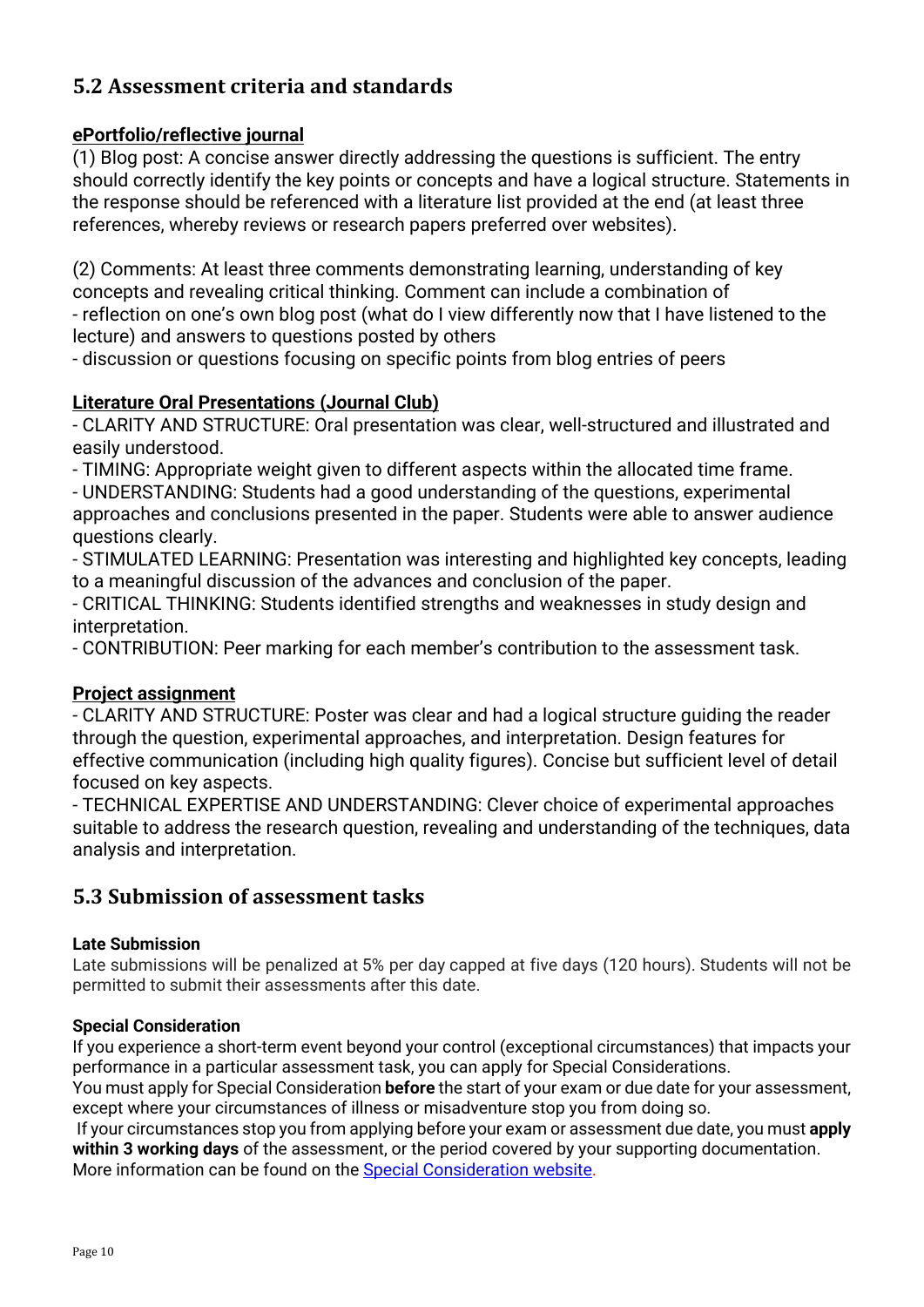#### <span id="page-10-0"></span>**5.4. Feedback on assessment**

ePortfolio/reflective journal: Peers provide feedback via comments on blog posts. Lecturers provide written feedback as part of the assessment of weekly entries.

Literature Oral Presentation: Detailed oral feedback from peers and lecturers immediately after the presentation

Project assignment: Oral feedback during the second session of the negotiated lab visit. Written feedback provided by lecturers and markers at the end of the course.

## <span id="page-10-1"></span>**6. Academic integrity, referencing and plagiarism**

**Referencing** is a way of acknowledging the sources of information that you use to research your assignments. You need to provide a reference whenever you draw on someone else's words, ideas or research. Not referencing other people's work can constitute plagiarism. Please use Vancouver or APA referencing style for this course. Further information about referencing styles can be located at<https://student.unsw.edu.au/referencing>

*Academic integrity is fundamental to success at university. Academic integrity can be defined as a commitment to six fundamental values in academic pursuits: honesty, trust, fairness, respect, responsibility and courage.*[1](#page-10-5) *At UNSW, this means that your work must be your own, and others' ideas should be appropriately acknowledged. If you don't follow these rules, plagiarism may be detected in your work.* 

*Further information about academic integrity and plagiarism can be located at:*

- *The Current Students site* <https://student.unsw.edu.au/plagiarism>*, and*
- *The ELISE training site* <https://subjectguides.library.unsw.edu.au/elise>

*The Conduct and Integrity Unit provides further resources to assist you to understand your conduct obligations as a student:* <https://student.unsw.edu.au/conduct>*.*

## <span id="page-10-2"></span>**7. Readings and resources**

Provided on the course Moodle page.

### <span id="page-10-3"></span>**8. Administrative matters**

Student enquiries should be submitted via student portal [https://portal.insight.unsw.edu.au/web](https://portal.insight.unsw.edu.au/web-forms/)[forms/](https://portal.insight.unsw.edu.au/web-forms/)

## <span id="page-10-4"></span>**9. Additional support for students**

- The Current Students Gateway:<https://student.unsw.edu.au/>
- Academic Skills and Support:<https://student.unsw.edu.au/academic-skills>
- *Student Wellbeing and Health* <https://www.student.unsw.edu.au/wellbeing>
- UNSW IT Service Centre:<https://www.myit.unsw.edu.au/services/students>

<span id="page-10-5"></span><sup>1</sup> International Center for Academic Integrity, 'The Fundamental Values of Academic Integrity', T. Fishman (ed), Clemson University, 2013.